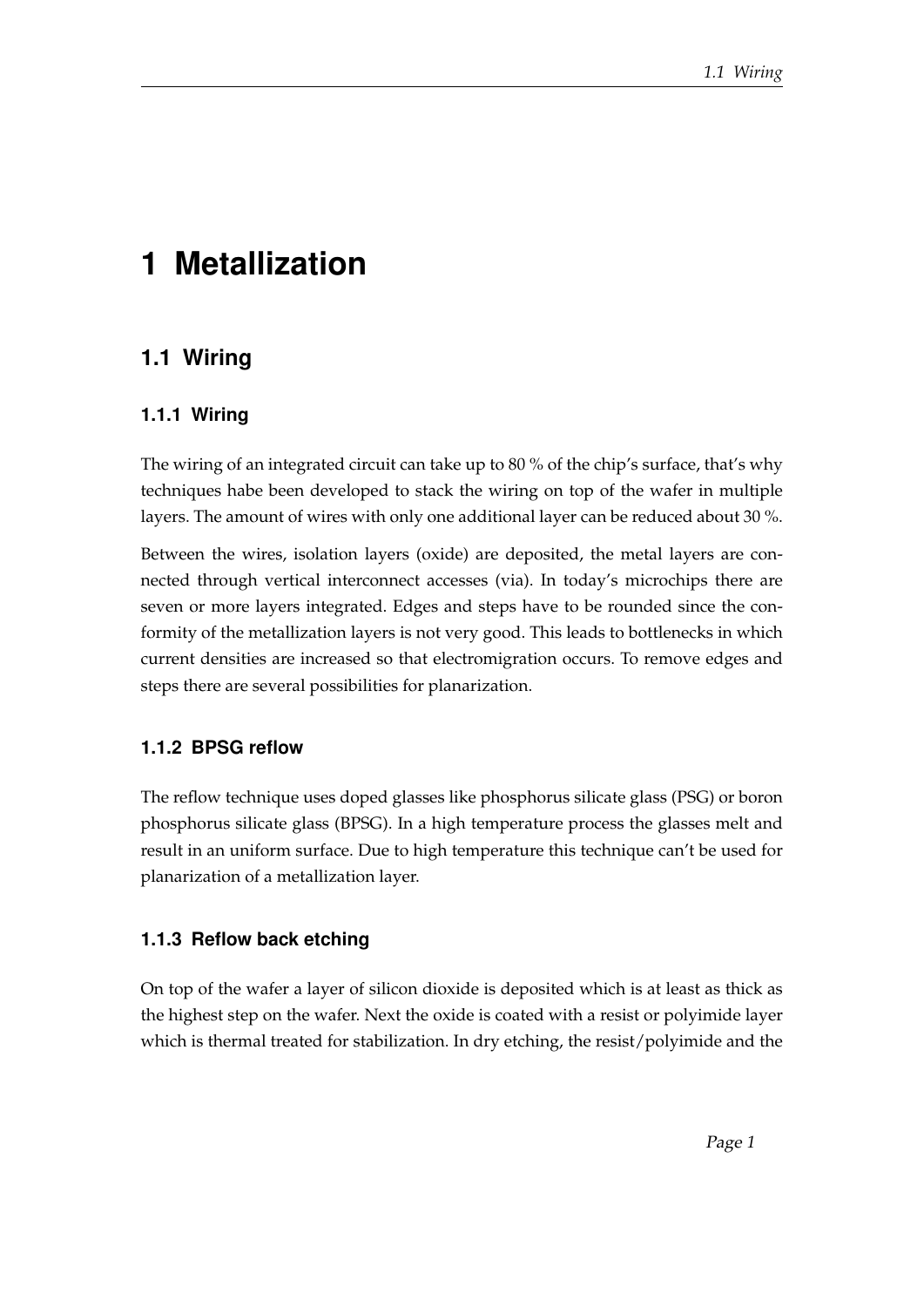silicon dioxide are removed with identical etch rates (selectivity of 1), thus resulting in a planished surface.



Fig. 1.1: Reflow back etching process

Besides the resist/polyimide, a so-called spin on glass (SOG) can be deposited on the wafer. Thus a planished layer can be produced which is stabilized during a post anneal step. An additional oxide layer is not necessary. However, all of these techniques can planish local steps only and are not sufficient for total leveling.

# **1.1.4 Chemical mechanical polishing**

The chemical mechanical polishing/planarization (CMP) provides an uniform surface of the entire wafer. For this, an oxide is deposited on the wafer which is as thick as the highest step. The wafer is held upside down and pressed onto a polish plate. The wafer as well as the plate rotate in opposite directions and also move in horizontal directions. To support the process a slurry is used which contains abrasives and chemicals.

Even if this process seems to be very rough it allows a surface which has an irregularity of only a few nanometers and thus is the optimal process for planarization.